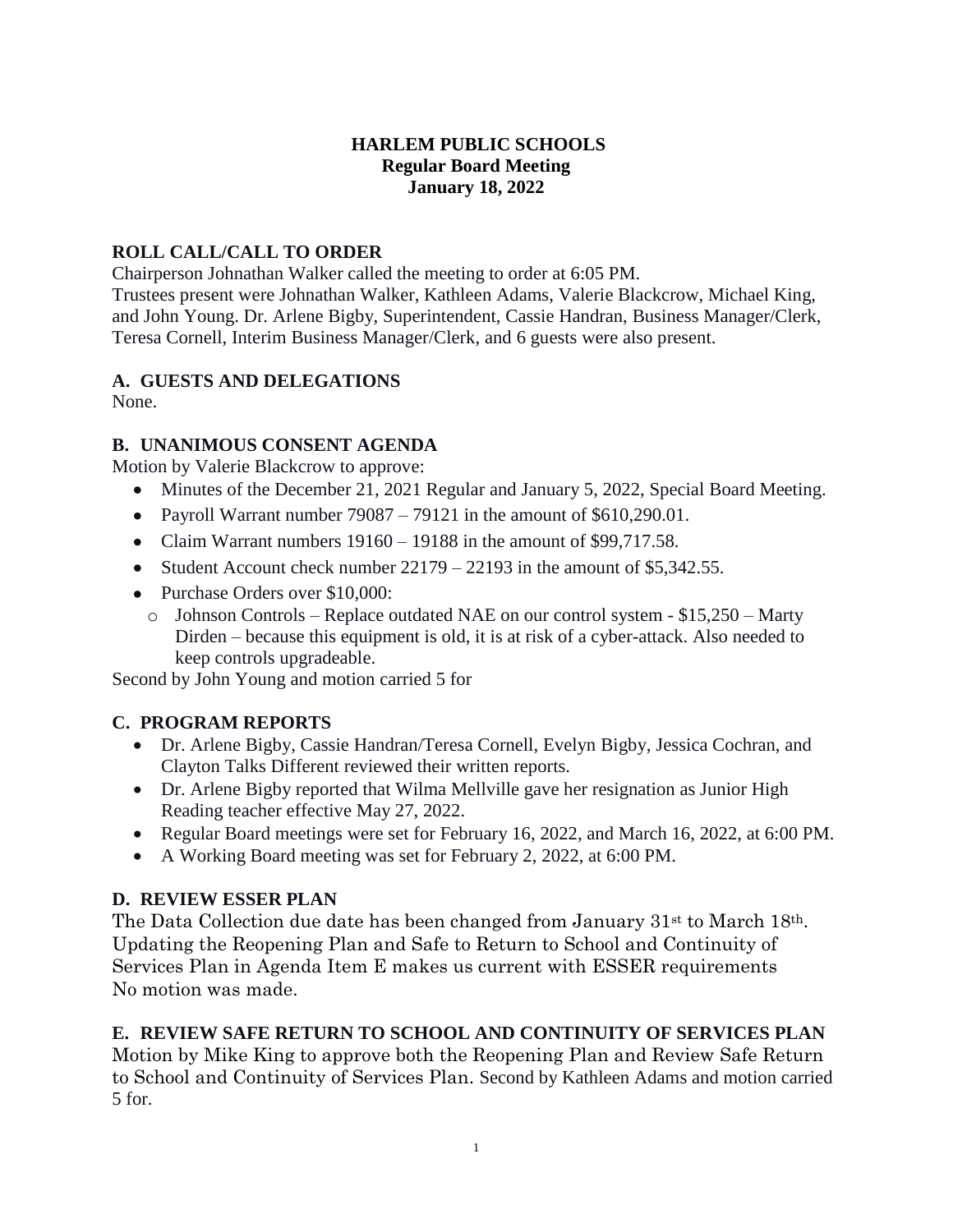## **F. SCHEDULE SECOND IMPACT AID PUBLIC MEETING**

Motion by Kathleen Adams to set the second Impact Aid Public Hearing for February 9, 2022 at 6:00 PM. Second by John Young and motion carried 5 for.

#### **G. FACILITY PLANS**

Johnathan Walker and Michael King reported on the Facilities Committee Meeting held on January 12, 2022.

No motion was made.

#### **H. STUDENT HANDBOOKS VS BOARD POLICY**

Administrators were asked to reconcile three areas of the student handbook regarding cell phone use to coincide with Board Policy.

Motion by Kathleen Adams to approve Board Policy 3630. Second by Michael King and motion carried 5 for.

### **I. TRANSPORTATION REPORT APPROVAL TR-5 AND TR-6**

Motion by Valerie Blackcrow to approve the 1st semester 2021-22 TR-5 and TR-6 reports for Harlem Elementary and Harlem High School. Second by Kathleen Adams and motion carried 5 for.

#### **J. ELECTION RESOLUTION**

Terms up are Kathleen Adams (3 year) and John Young (2 year). Motion by Valerie Blackcrow to approve the Election Resolution. Second by Kathleen Adams and motion carried 5 for.

#### **ELECTION RESOLUTION**

**BE IT RESOLVED**, the Board of Trustees for School District No. 12, Blaine County, State of Montana, will hold the Annual Regular School Election on **Tuesday, the 3rd day of May, 2022**, which date is not less than seventy (70) days after the passage of this resolution. **The election will be conducted by Mail Ballot**. **The purpose of the election is to elect; One (1) Trustee for a Three (3) year term and One (1) Trustee for a Two (2) year term.** If it is later determined that any portion of the election is not required, the Board of Trustees authorizes Cassie Handran, election administrator, to cancel that portion of the election in accordance with 13-1-304 and 20-3-313, MCA. The following voting location will be used for the election and the three electors of this district who are qualified to vote at such election are hereby appointed to act as judges at the election at the voting place as follows; Harlem High School Business Office, 610 1st Ave SE, Harlem, MT 59526.

| THEIT DUTION DUSTITESS OTHER, 010 18th |             |
|----------------------------------------|-------------|
| <b>Election Judge</b>                  | Address     |
| Karolee Ann Cronk, Harlem, MT.         |             |
| L. U. Klungland,                       | Harlem, MT. |
| Betty Ann Azure,                       | Harlem, MT. |
|                                        |             |

**BE IT FURTHER RESOLVED**, that the clerk of this school district is hereby directed to notify the above named election judges of their appointment and to notify the county election administrator of the date of holding said election, and request the clerk to close regular registration and to prepare and furnish election materials as required by law. If any of these judges should not be able to serve, the election administrator will choose a replacement from certified judges. No further proceedings were conducted relating to the election.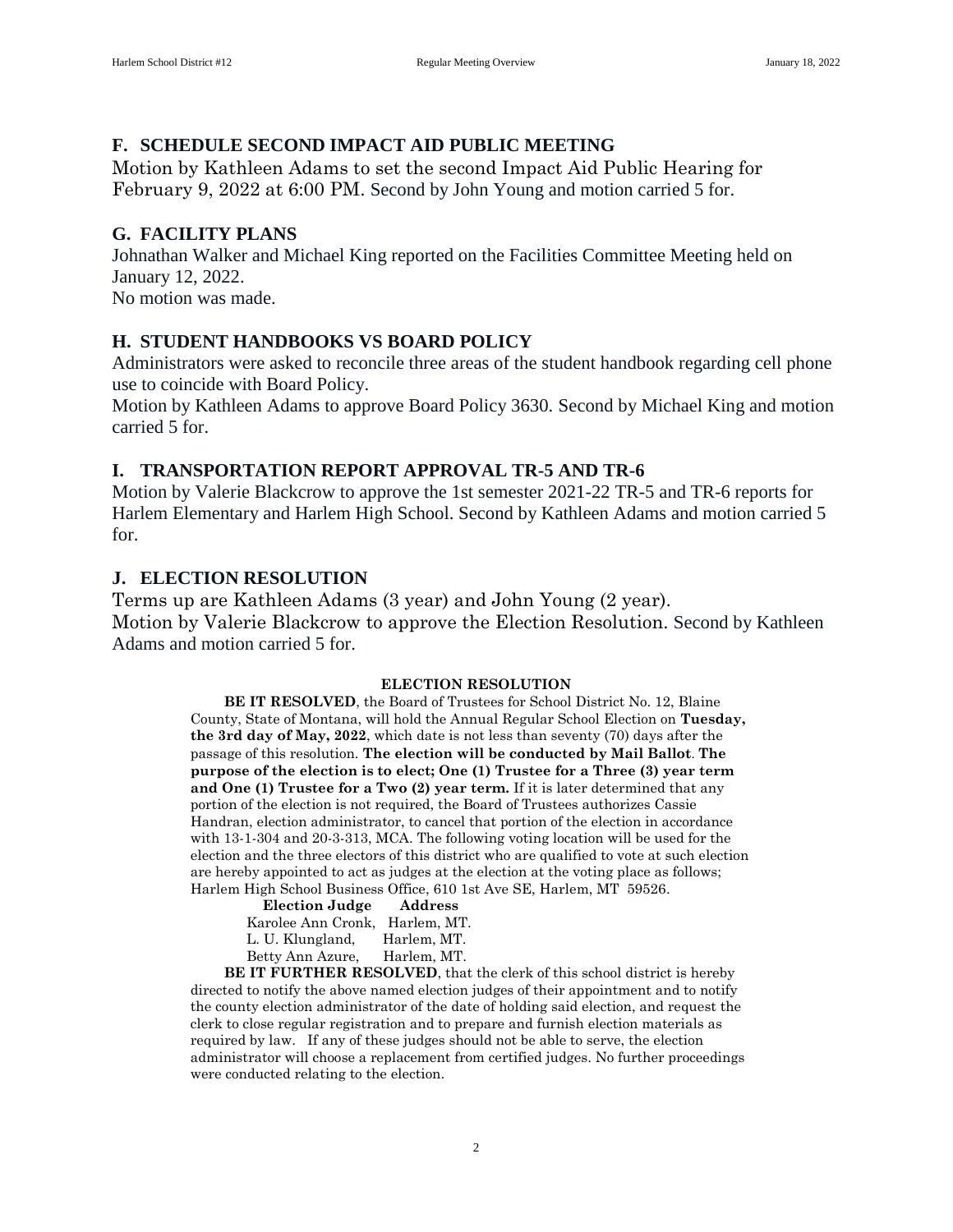# **K. IMPACT AID RESOLUTION**

Motion by Valerie Blackcrow to approve the Impact Aid Resolution. Second by Michael King and motion carried 5 for.

#### **IMPACT AID RESOLUTION**

**WHEREAS,** The Harlem School District #12 board of Trustees is the governing body of the Harlem School District #12, by the authority of the State of Montana and the School Laws of Montana and

**WHEREAS,** under the School Laws of Montana, the Board of Trustees is charged with the duty of conducting the fiscal business of the district in accordance with the provisions of the school financial administration part of MCA 20-3-324 and

**WHEREAS,** under Board Policy 7231, the Board of Trustees ensures that ALL children residing on Indian lands will have the opportunity to participate on an equal basis with all other children educated by the District and

**WHEREAS,** funding for all Children residing on Indian lands is provided by the Impact Aid authorizing legislation contained in the Improving America's Schools Act, P.L. 107-110.

**THEREFORE BE IT RESOLVED**, that the aforesaid Board fully supports the Improving America's School Act, P.L. 107-110, Impact Aid, Title VIII, legislation to provide funding for Federally Impacted School Children.

**BY ORDER** of the Board of Trustees of School District #12, Blaine County, MT

## **L. MOU WITH ONE HEALTH FOR MENTAL HEALTH SERVICES**

Motion by Kathleen Adams to approve the MOU with One Health for Mental Health Services. Second by John Young and motion carried 5 for.

### **M. NEGOTIATIONS**

A Negotiations Committee Meeting was set for February 2, 2022 at 12:00PM.

## **N. SUB/EXTRA HELP LIST APPROVAL**

Motion by Valerie Blackcrow to approve the sub/extra help/volunteer list of applicants below with the district reserving the right to withdraw the offer based upon the results of the background check and age requirement

- Brian Hammett JH Basketball Volunteer.
- Nathan Urie Wrestling Volunteer

Second by Kathleen Adams and motion carried 5 for.

## **O. TERMINATION OF CLASSIFIED EMPLOYEE**

Motion by Kathleen Adams to terminate LaWanda Jackson as Jr/Sr High Paraprofessional effective December 2, 2021. Second by Mike King and motion carried 4 for, 1 against (Valerie Blackcrow).

## **P. REVIEW BOARD POLICY 7231 AND 7231P FEDERAL IMPACT AID FUNDS**

Motion by Kathleen Adams to approve BP 7231 and 7231P Federal Impact Funds. Second by John Young and motion carried 5 for.